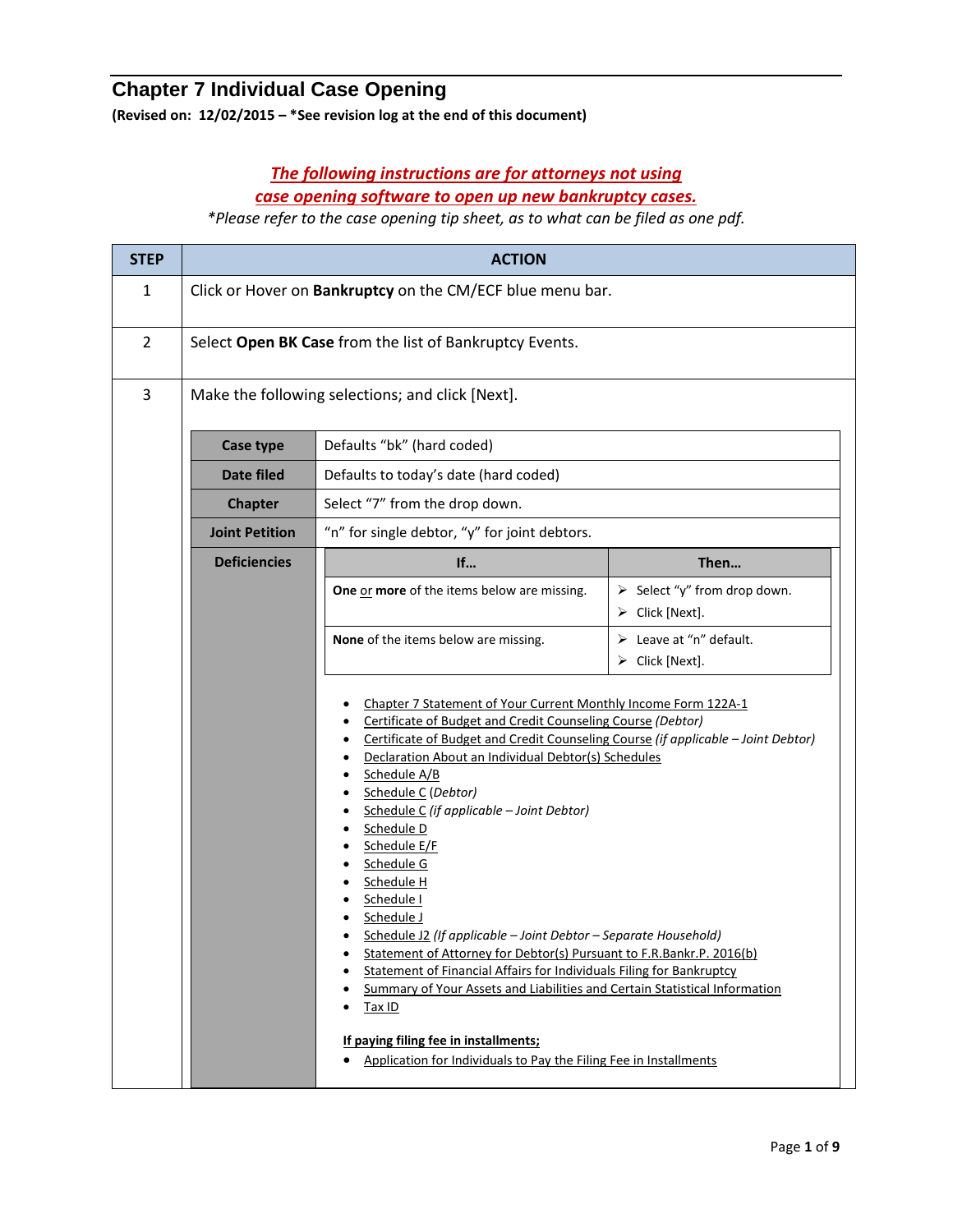| <b>STEP</b> | <b>ACTION</b>                                                                              |                                                                                                                                                                             |  |  |
|-------------|--------------------------------------------------------------------------------------------|-----------------------------------------------------------------------------------------------------------------------------------------------------------------------------|--|--|
| 4           | Type in the debtor's social security number (hyphens are not required) and click [Search]. |                                                                                                                                                                             |  |  |
| 5           |                                                                                            |                                                                                                                                                                             |  |  |
|             | <b>IF PARTY SEARCH</b><br><b>RESULTS</b>                                                   | THEN                                                                                                                                                                        |  |  |
|             | No exact match or<br><b>No Person found</b>                                                | Click [Create new party] and proceed to next step.                                                                                                                          |  |  |
|             |                                                                                            | Note: If searching for the joint debtor in a joint filing and<br>debtors live in the same household; make sure the box is<br>checked for "Copy previous party's address.    |  |  |
|             | Finds an exact match                                                                       | Click on name and verify information in the pop-up window.<br>$\bullet$                                                                                                     |  |  |
|             |                                                                                            | Note: Name and address must match exactly to what is listed<br>on the petition for the debtor.                                                                              |  |  |
|             |                                                                                            | If the information matches exactly click [Select name from list].<br>$\bullet$                                                                                              |  |  |
|             |                                                                                            | If searching for the joint debtor in a joint filing and<br>Note:<br>debtors live in the same household; make sure the box is<br>checked for "Copy previous party's address. |  |  |
|             | Proceed to next step.                                                                      |                                                                                                                                                                             |  |  |
|             |                                                                                            |                                                                                                                                                                             |  |  |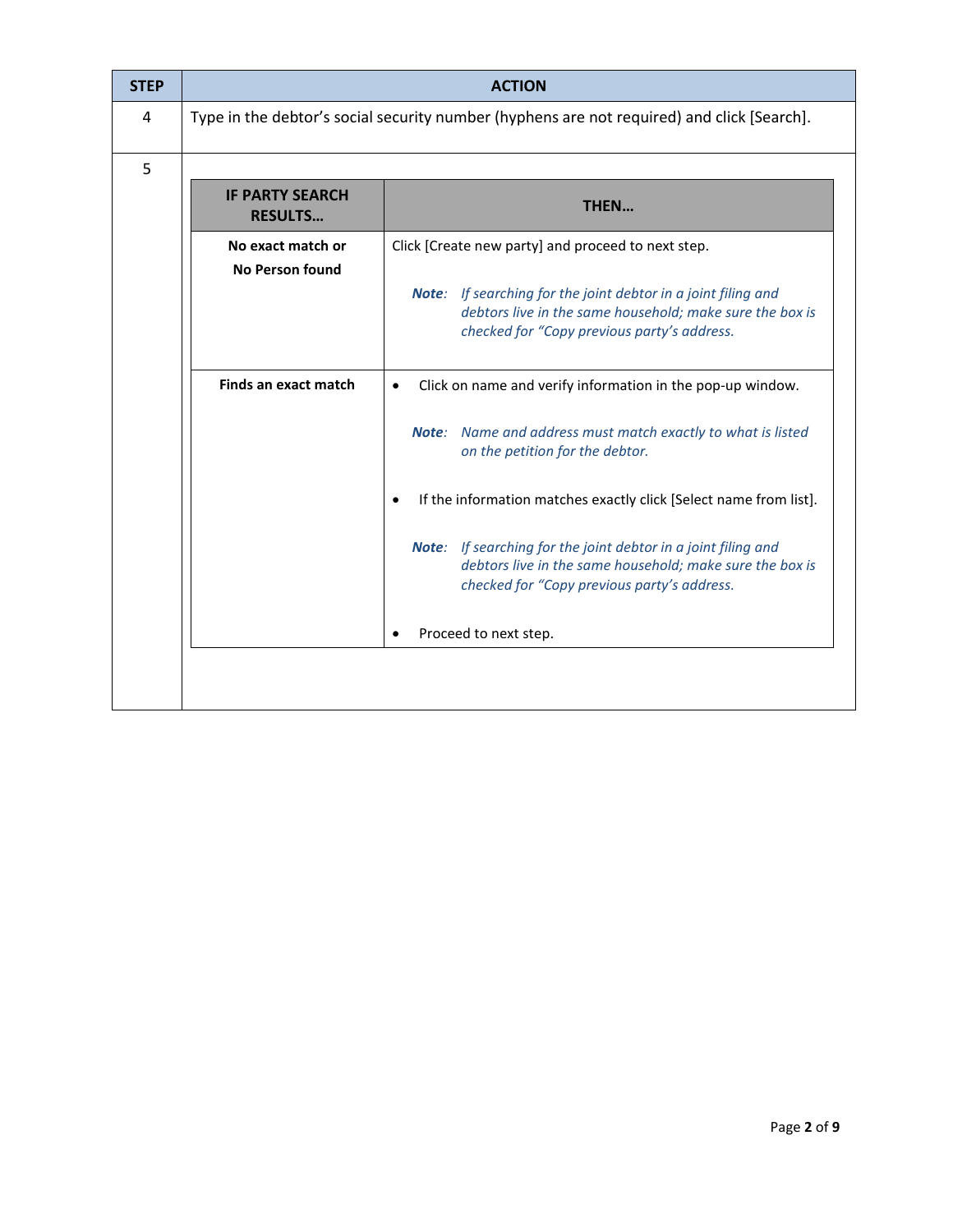| <b>ACTION</b>                                                                                                                                                                    |                                                                                                                                                                                                                                                                                                                                                                       |       |             |
|----------------------------------------------------------------------------------------------------------------------------------------------------------------------------------|-----------------------------------------------------------------------------------------------------------------------------------------------------------------------------------------------------------------------------------------------------------------------------------------------------------------------------------------------------------------------|-------|-------------|
|                                                                                                                                                                                  |                                                                                                                                                                                                                                                                                                                                                                       |       |             |
| If you selected                                                                                                                                                                  | Then                                                                                                                                                                                                                                                                                                                                                                  |       |             |
| Create a new party<br>in the previous step                                                                                                                                       | $\triangleright$ Type in the debtors information exactly how it appears on the petition (see<br>table below).<br>$\triangleright$ Click [Submit] when complete.<br>You may see a pop-up window that displays "Warning: The TaxID/EIN<br>Note:<br>or SSN/ITIN is blank", verify this is correct and click [OK].                                                        |       |             |
| Select name from list<br>in the previous step                                                                                                                                    | $\triangleright$ Do not change any information (see the "optional" section on table below).<br>If there is any difference between the debtor information on the<br>Note:<br>petition and what is in the CM/ECF system, you must create a new<br>party. Click the browser back button and select [Create new party].<br>$\triangleright$ Click [Submit] when complete. |       |             |
| Last name                                                                                                                                                                        | Use initial capitals, exactly as on the petition                                                                                                                                                                                                                                                                                                                      |       |             |
| Use initial capitals, exactly as on the petition<br><b>First name</b>                                                                                                            |                                                                                                                                                                                                                                                                                                                                                                       |       |             |
| Middle name                                                                                                                                                                      | Exactly as on the petition                                                                                                                                                                                                                                                                                                                                            |       |             |
| Generation                                                                                                                                                                       | Examples: Sr., Jr., III, or IV                                                                                                                                                                                                                                                                                                                                        |       |             |
| <b>Title</b>                                                                                                                                                                     | Example: President or Vice President                                                                                                                                                                                                                                                                                                                                  |       |             |
| SSN/ITIN                                                                                                                                                                         | Already populated from initial search. If "creating a new party" multiple SSN's can be added, up to<br>five, by clicking the "+" sign to the right of the box. If you "select name from list", you cannot add<br>multiple SSN's, the multiple SSN's will be added to the case by the Case Administrator while quality<br>assuring the case.                           |       |             |
| Tax ID/EIN                                                                                                                                                                       | Leave blank.                                                                                                                                                                                                                                                                                                                                                          |       |             |
| <b>Office</b>                                                                                                                                                                    | Leave blank                                                                                                                                                                                                                                                                                                                                                           |       |             |
| Address 1,2,3                                                                                                                                                                    | Type the debtor's address, exactly as on the petition.                                                                                                                                                                                                                                                                                                                |       |             |
| City                                                                                                                                                                             | Exactly as on petition                                                                                                                                                                                                                                                                                                                                                |       |             |
| <b>State</b>                                                                                                                                                                     | Exactly as on petition                                                                                                                                                                                                                                                                                                                                                |       |             |
| <b>Zip</b>                                                                                                                                                                       | Exactly as on petition                                                                                                                                                                                                                                                                                                                                                |       |             |
| Exactly as on petition - by choosing the county you are telling the system to give the new case a<br>County<br>Detroit, Flint or Bay City case number.<br>Leave blank<br>Country |                                                                                                                                                                                                                                                                                                                                                                       |       |             |
|                                                                                                                                                                                  |                                                                                                                                                                                                                                                                                                                                                                       | Phone | Leave blank |
| Fax                                                                                                                                                                              | Leave blank                                                                                                                                                                                                                                                                                                                                                           |       |             |
| E-mail                                                                                                                                                                           | Leave blank                                                                                                                                                                                                                                                                                                                                                           |       |             |
| <b>Party Text</b>                                                                                                                                                                | If you type text here (for example, a Michigan Company), it will display italicized on the docket next<br>to the debtor's name. (Example: J&J Inc., a Michigan Company)                                                                                                                                                                                               |       |             |
| <b>Optional</b>                                                                                                                                                                  |                                                                                                                                                                                                                                                                                                                                                                       |       |             |
| [Alias]                                                                                                                                                                          | To add any alias listed on the petition (see separate instructions).                                                                                                                                                                                                                                                                                                  |       |             |
| [Corporate<br>parent/affiliate]                                                                                                                                                  | Our Court is not using this feature at this time.                                                                                                                                                                                                                                                                                                                     |       |             |
| [Review]                                                                                                                                                                         | Review case information entered thus far.                                                                                                                                                                                                                                                                                                                             |       |             |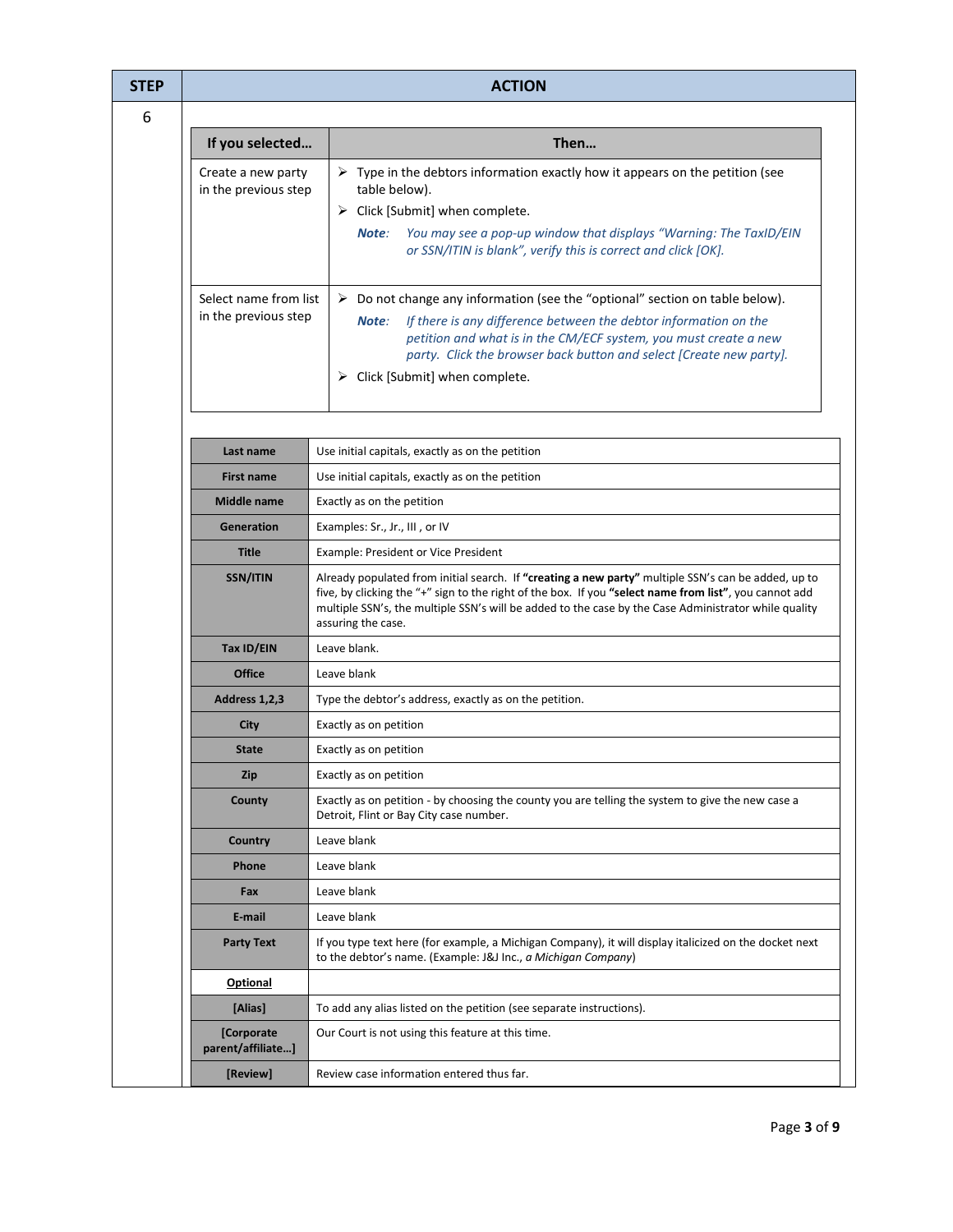| <b>STEP</b>    | <b>ACTION</b>                                                                                                                                                        |                                                                                                                                                                                                                                                                                                                                                                                                                                                                                                                                                                                                             |  |  |
|----------------|----------------------------------------------------------------------------------------------------------------------------------------------------------------------|-------------------------------------------------------------------------------------------------------------------------------------------------------------------------------------------------------------------------------------------------------------------------------------------------------------------------------------------------------------------------------------------------------------------------------------------------------------------------------------------------------------------------------------------------------------------------------------------------------------|--|--|
|                |                                                                                                                                                                      |                                                                                                                                                                                                                                                                                                                                                                                                                                                                                                                                                                                                             |  |  |
|                | If                                                                                                                                                                   | Then                                                                                                                                                                                                                                                                                                                                                                                                                                                                                                                                                                                                        |  |  |
|                | Joint case and you need to<br>search for the joint debtor.                                                                                                           | The search for a joint debtor screen displays. Go<br>back to step 4 and search for joint debtor.                                                                                                                                                                                                                                                                                                                                                                                                                                                                                                            |  |  |
|                | Joint case and you have already<br>added the joint debtor.                                                                                                           | Proceed to next step.                                                                                                                                                                                                                                                                                                                                                                                                                                                                                                                                                                                       |  |  |
|                | Not a joint case                                                                                                                                                     | Proceed to next step.                                                                                                                                                                                                                                                                                                                                                                                                                                                                                                                                                                                       |  |  |
|                |                                                                                                                                                                      |                                                                                                                                                                                                                                                                                                                                                                                                                                                                                                                                                                                                             |  |  |
| $\overline{7}$ | Verify the divisional office and click [Next].                                                                                                                       |                                                                                                                                                                                                                                                                                                                                                                                                                                                                                                                                                                                                             |  |  |
|                | Note: If the wrong county/divisional office is listed, click the back arrow on your browser to<br>correct the county on the previous screen.                         |                                                                                                                                                                                                                                                                                                                                                                                                                                                                                                                                                                                                             |  |  |
| 8              | Select the statistical information and click [Next]. If a prior bankruptcy was found in our<br>database, the prior case(s) will be listed at the top of this screen. |                                                                                                                                                                                                                                                                                                                                                                                                                                                                                                                                                                                                             |  |  |
|                | Prior filing within last 8 years                                                                                                                                     | Leave at Default                                                                                                                                                                                                                                                                                                                                                                                                                                                                                                                                                                                            |  |  |
|                | <b>Fee Status</b>                                                                                                                                                    | (Paid, Installment or IFP filing fee waived)                                                                                                                                                                                                                                                                                                                                                                                                                                                                                                                                                                |  |  |
|                | <b>Nature of debt</b>                                                                                                                                                | (Business or Consumer)                                                                                                                                                                                                                                                                                                                                                                                                                                                                                                                                                                                      |  |  |
|                | <b>Asset Notice</b>                                                                                                                                                  | Leave at Default "No"                                                                                                                                                                                                                                                                                                                                                                                                                                                                                                                                                                                       |  |  |
|                | <b>Estimated number of creditors</b>                                                                                                                                 | Select from drop down.                                                                                                                                                                                                                                                                                                                                                                                                                                                                                                                                                                                      |  |  |
|                | <b>Estimated assets</b>                                                                                                                                              | Select from drop down.                                                                                                                                                                                                                                                                                                                                                                                                                                                                                                                                                                                      |  |  |
|                | <b>Estimated liabilities</b>                                                                                                                                         | Select from drop down.                                                                                                                                                                                                                                                                                                                                                                                                                                                                                                                                                                                      |  |  |
|                | <b>Type of debtor</b>                                                                                                                                                | Leave at "Individual" default.                                                                                                                                                                                                                                                                                                                                                                                                                                                                                                                                                                              |  |  |
|                | <b>Nature of business</b>                                                                                                                                            | If applicable, make selection.                                                                                                                                                                                                                                                                                                                                                                                                                                                                                                                                                                              |  |  |
| 9              | documents.<br>Note:                                                                                                                                                  | Type the amounts in the applicable fields and click [Next]. The last field "Total Dischargeable<br>Debt (Computed)" is automatically calculated by the system. In some cases an amount will<br>not be automatically entered if applicable documents are missing. Do not type a "\$" and<br>commas are not required. Leave the field(s) blank if that item is one of the deficient/missing<br>The amounts for schedules A/B, D, E/F, I, J, Current Monthly Income, and Total<br>Nondischargeable Debt are taken from the Summary of Your Assets and<br>Liabilities and Certain Statistical Information form. |  |  |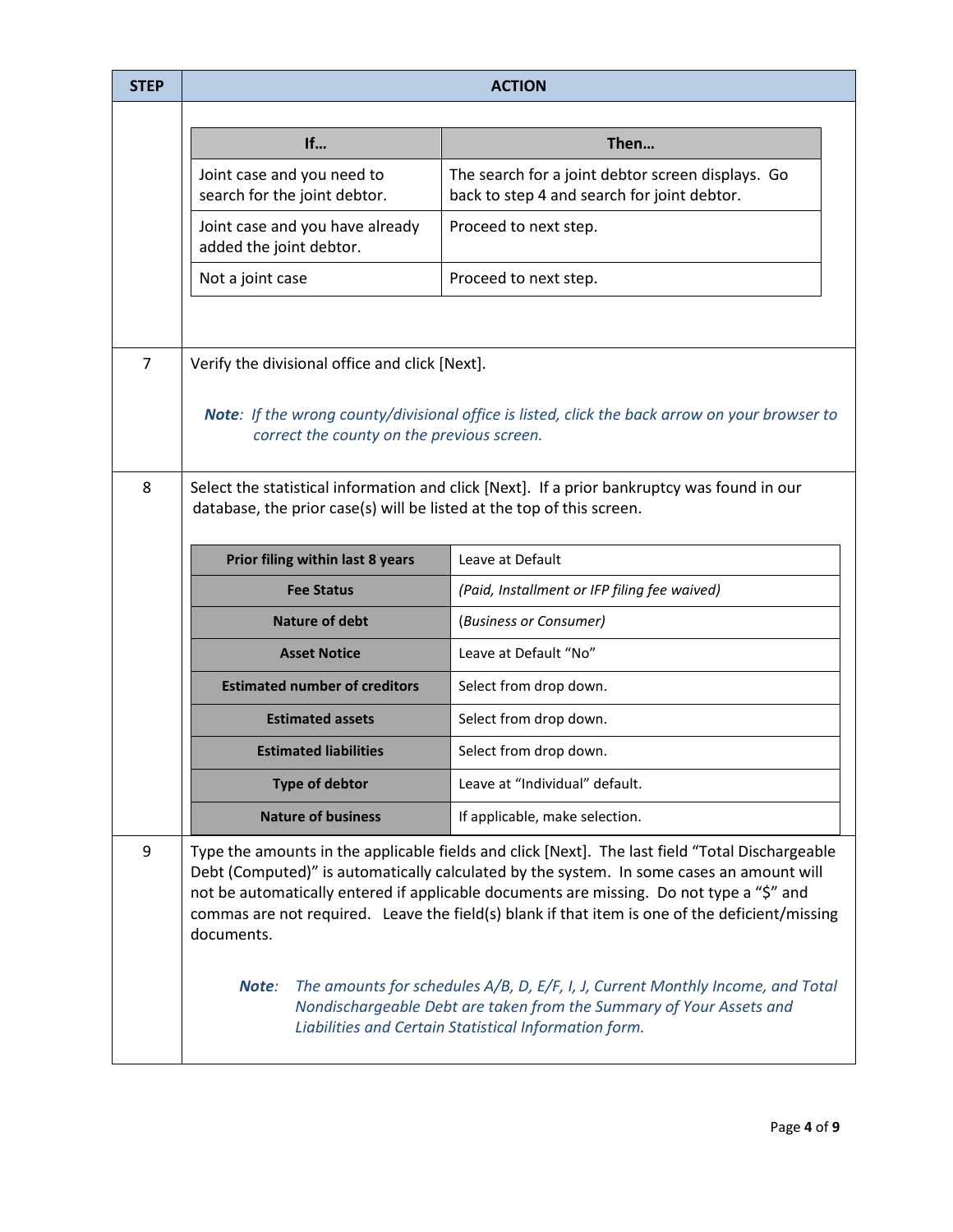| <b>STEP</b> | <b>ACTION</b>                                                                                                                                                                                                                                                                                                                                                                                                                                                                                                                  |                                                                                                                                                                      |  |
|-------------|--------------------------------------------------------------------------------------------------------------------------------------------------------------------------------------------------------------------------------------------------------------------------------------------------------------------------------------------------------------------------------------------------------------------------------------------------------------------------------------------------------------------------------|----------------------------------------------------------------------------------------------------------------------------------------------------------------------|--|
| 10          |                                                                                                                                                                                                                                                                                                                                                                                                                                                                                                                                |                                                                                                                                                                      |  |
|             | If                                                                                                                                                                                                                                                                                                                                                                                                                                                                                                                             | Then                                                                                                                                                                 |  |
|             | <b>Deficiencies</b>                                                                                                                                                                                                                                                                                                                                                                                                                                                                                                            | $\triangleright$ Check the box or boxes of all items not included in the<br>petition and click [Next]. The system will set a 14 day<br>deadline for each deficiency. |  |
|             |                                                                                                                                                                                                                                                                                                                                                                                                                                                                                                                                | Note: If all Schedules A-J are missing, do not check each<br>individual box for each individual schedule; check the box<br>for Schedules A-J.                        |  |
|             |                                                                                                                                                                                                                                                                                                                                                                                                                                                                                                                                | Click [Next] and proceed to next step.<br>➤                                                                                                                          |  |
|             | <b>No Deficiencies</b>                                                                                                                                                                                                                                                                                                                                                                                                                                                                                                         | $\triangleright$ Proceed to next step.                                                                                                                               |  |
|             |                                                                                                                                                                                                                                                                                                                                                                                                                                                                                                                                |                                                                                                                                                                      |  |
| 11          | Type in the amounts for Schedule C, Schedule I (lines 2 and 6), Schedule J (line 23c) and the<br>amounts from form 122A-1, 122A-1Supp (if applicable), and/or 122A-2 (if applicable) in the<br>applicable fields and click [Next]. Do not type a "\$" and commas are not required. Leave the<br>field(s) blank if that item is one of the deficient/missing documents.<br><b>Note:</b> If a warning pop-up window appears stating you have not entered any data,<br>verify you have correctly typed in amounts and click [OK]. |                                                                                                                                                                      |  |
| 12          | The due date screen displays for deficiencies. If there were no deficiencies, this screen will<br>not display.                                                                                                                                                                                                                                                                                                                                                                                                                 |                                                                                                                                                                      |  |
|             | If                                                                                                                                                                                                                                                                                                                                                                                                                                                                                                                             | Then                                                                                                                                                                 |  |
|             | <b>Deficiencies</b>                                                                                                                                                                                                                                                                                                                                                                                                                                                                                                            | $\triangleright$ Click [Next] and proceed to next step.                                                                                                              |  |
|             | <b>No Deficiencies</b>                                                                                                                                                                                                                                                                                                                                                                                                                                                                                                         | $\triangleright$ Proceed to next step.                                                                                                                               |  |
|             |                                                                                                                                                                                                                                                                                                                                                                                                                                                                                                                                |                                                                                                                                                                      |  |
| 13          |                                                                                                                                                                                                                                                                                                                                                                                                                                                                                                                                | Associate the pdf and click [Next]. See separate instructions in the miscellaneous section.                                                                          |  |
|             | Note:                                                                                                                                                                                                                                                                                                                                                                                                                                                                                                                          | Please refer to the case opening tip sheet, as to what can be filed as one pdf.                                                                                      |  |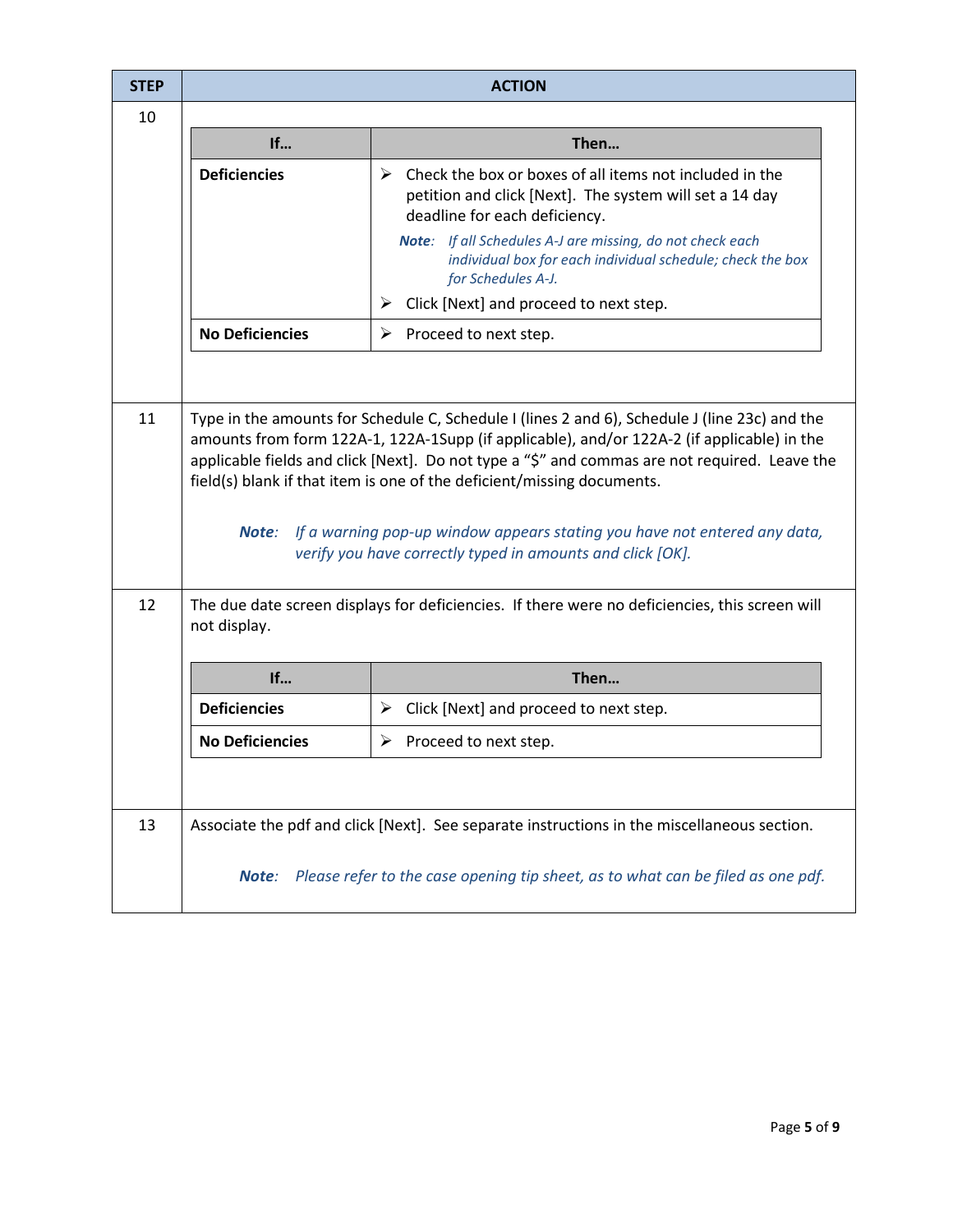| <b>STEP</b> |           | <b>ACTION</b>                                                                                                                                                                                                                                                 |
|-------------|-----------|---------------------------------------------------------------------------------------------------------------------------------------------------------------------------------------------------------------------------------------------------------------|
| 14          |           | Is the debtor seeking a 30 day temporary waiver of the credit counseling requirement due to<br>exigent circumstances?                                                                                                                                         |
|             | If        | Then                                                                                                                                                                                                                                                          |
|             | Yes       | $\triangleright$ Select "Yes" and click [Next].                                                                                                                                                                                                               |
|             |           | <b>Note:</b> If a joint filing, a drop down menu will appear asking which debtor is<br>seeking the temporary waiver of the credit counseling certificate.<br>Select first debtor (debtor), second debtor (joint debtor), or both<br>debtors and click [Next]. |
|             |           | $\triangleright$ Due date displays, click [Next].                                                                                                                                                                                                             |
|             |           | ▶ Message displays: "You Must File a Separate Motion for Approval of<br>Exigent Circumstances and the Certificate of Exigent Circumstances re:<br>Credit Counseling Waiver." Click [Next] and proceed to next step.                                           |
|             | <b>No</b> | Select "No" and click [Next].<br>➤                                                                                                                                                                                                                            |
|             |           | Proceed to next step.<br>➤                                                                                                                                                                                                                                    |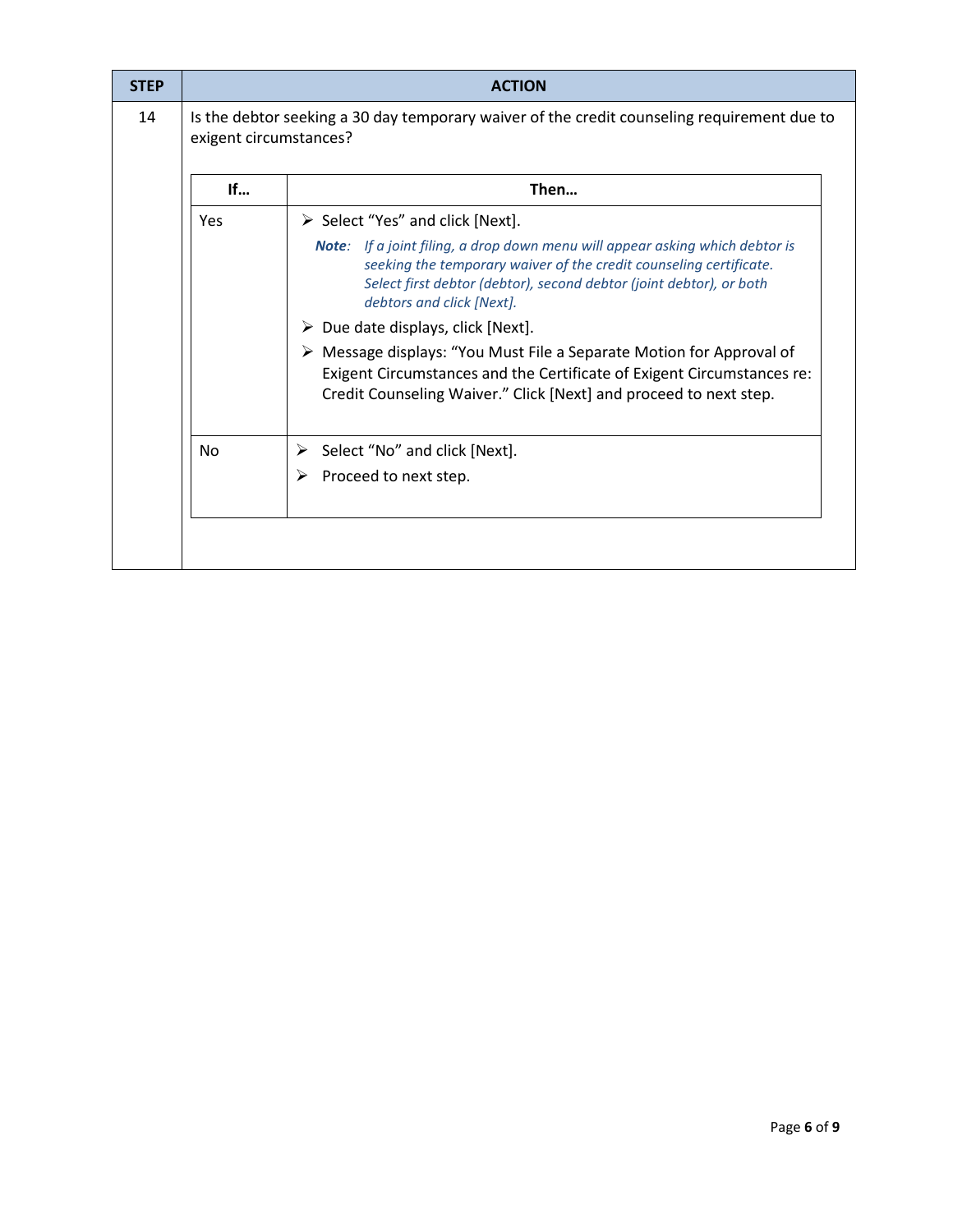| <b>STEP</b> | <b>ACTION</b>                                      |                                                                                                                                                                                                                                                                                                                                                                       |  |  |
|-------------|----------------------------------------------------|-----------------------------------------------------------------------------------------------------------------------------------------------------------------------------------------------------------------------------------------------------------------------------------------------------------------------------------------------------------------------|--|--|
| 15          | The fee/receipt number screen displays.            |                                                                                                                                                                                                                                                                                                                                                                       |  |  |
|             | IF                                                 | THEN                                                                                                                                                                                                                                                                                                                                                                  |  |  |
|             | <b>Paid in Full</b>                                | Full filing fee displays<br>$\bullet$<br>Click [Next]<br>$\bullet$<br>Proceed to next step<br>$\bullet$                                                                                                                                                                                                                                                               |  |  |
|             | <b>First Installment is</b><br>greater than \$0.00 | Type amount of first installment payment in the fee amount box<br>$\bullet$<br>Click [Next]<br>$\bullet$<br>Proceed to next step<br>$\bullet$<br>Note:<br>Docket the application to pay filing fee in installments as a<br>separate docket entry (see instructions) after the case is<br>opened and submit the order for the judge's signature (see<br>instructions). |  |  |
|             | <b>First Installment is</b><br>\$0.00              | Leave the fee amount at the "0.00" default<br>$\bullet$<br>Click [Next]<br>$\bullet$<br>Proceed to next step<br>$\bullet$<br>Docket the application to pay filing fee in installments as a<br>Note:<br>separate docket entry (see instructions) after the case is<br>opened and submit the order for the judge's signature (see<br>instructions).                     |  |  |
|             | <b>IFP Filing Fee Waived</b>                       | Type "Waiver" in the receipt number box<br>Click [Next]<br>Proceed to next step<br>Note:<br>Docket the application to waive the filing fee as a separate<br>docket entry (see instructions) after the case is opened and<br>submit the order for the judge's signature (see<br>instructions).                                                                         |  |  |
| 16          | [Next].                                            | Modify docket text screen displays. If applicable, add text in the box provided and click                                                                                                                                                                                                                                                                             |  |  |
|             | Note:                                              | It is not mandatory to modify text. There is no spell check and whatever is<br>typed in the text box will display italicized on the docket.                                                                                                                                                                                                                           |  |  |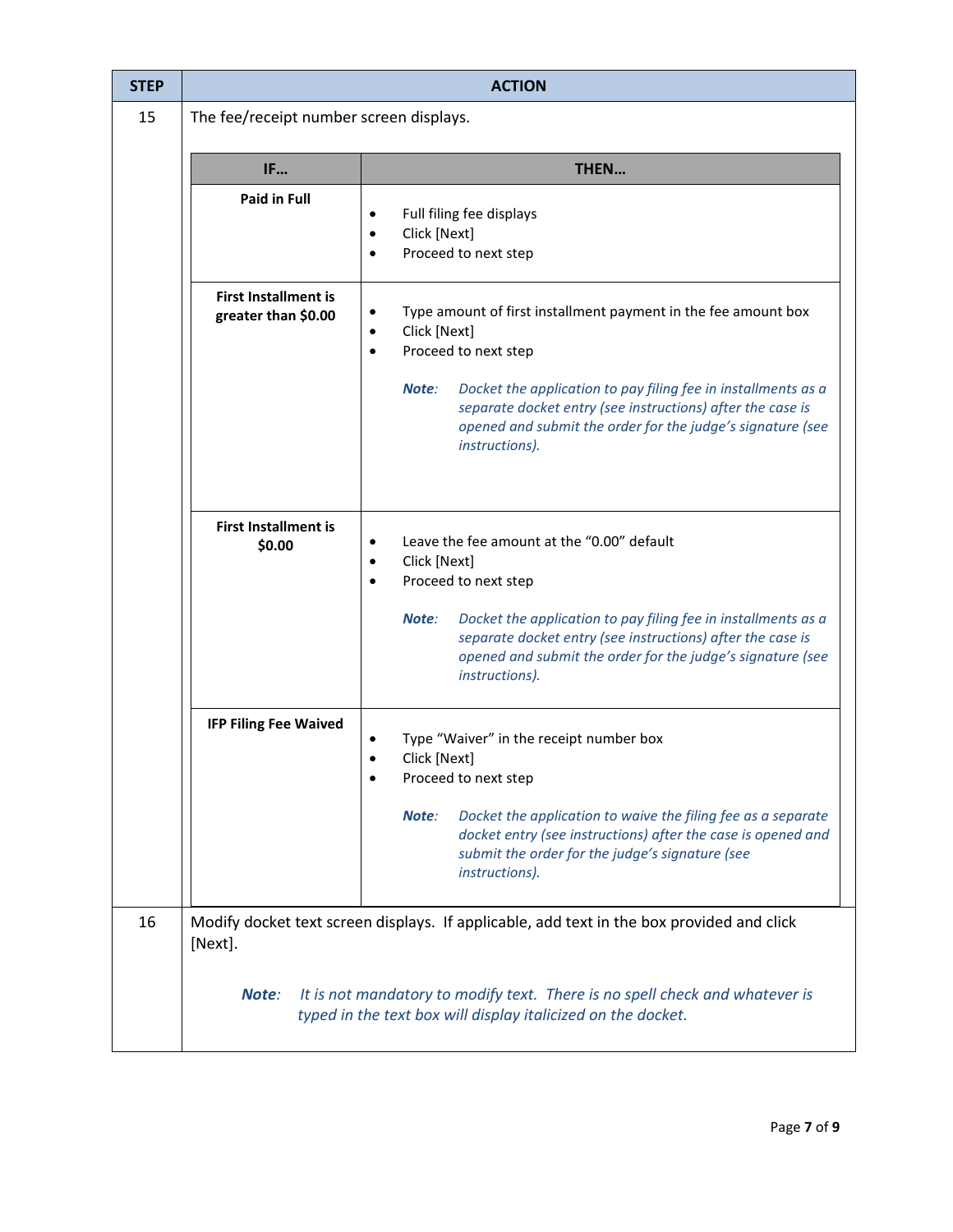| <b>STEP</b> | <b>ACTION</b>                                                                                                                                                                                                                                                                                                                      |                                                                                                                                                                                                                                                                                                                                                                                           |  |
|-------------|------------------------------------------------------------------------------------------------------------------------------------------------------------------------------------------------------------------------------------------------------------------------------------------------------------------------------------|-------------------------------------------------------------------------------------------------------------------------------------------------------------------------------------------------------------------------------------------------------------------------------------------------------------------------------------------------------------------------------------------|--|
| 17          | Final text screen displays. Verify text and click [Next]. The bankruptcy case is officially filed<br>once you click [Next].<br>Before you click [Next], if you notice an error, you will need to either go back to<br>Note:<br>the screen where the information was entered incorrectly or start the case<br>opening process over. |                                                                                                                                                                                                                                                                                                                                                                                           |  |
| 18          |                                                                                                                                                                                                                                                                                                                                    |                                                                                                                                                                                                                                                                                                                                                                                           |  |
|             | <b>IF</b>                                                                                                                                                                                                                                                                                                                          | THEN                                                                                                                                                                                                                                                                                                                                                                                      |  |
|             | Paid in Full or First Installment<br>is greater than \$0.00<br>Waived or First Installment is<br>\$0.00                                                                                                                                                                                                                            | Summary of current charges window displays.<br>Click [Pay Now], to type in your credit card information and<br>$\bullet$<br>make the payment.<br><b>OR</b><br>Click [Continue Filing] if you want to continue filing other<br>$\bullet$<br>cases and make one payment for all charges.<br>Proceed to next step.<br>Note: You have 48 hours to make your payments.<br>Proceed to next step |  |
|             |                                                                                                                                                                                                                                                                                                                                    | Note: The summary of current charges window would display<br>if there is a balance owed to the court.                                                                                                                                                                                                                                                                                     |  |
| 19          | The NEF (Notice of Electronic Filing) displays. Transaction completed.                                                                                                                                                                                                                                                             |                                                                                                                                                                                                                                                                                                                                                                                           |  |
|             | Use the case opening tip sheet, in the guides section, for further instructions on filing the rest<br>of the documents in the case opening process.                                                                                                                                                                                |                                                                                                                                                                                                                                                                                                                                                                                           |  |

[Back to Main Menu](http://www.mieb.uscourts.gov/cmecf-docketing-guides) [Back to Chapter 7 Menu](http://www.mieb.uscourts.gov/forattorney/chapter-7)